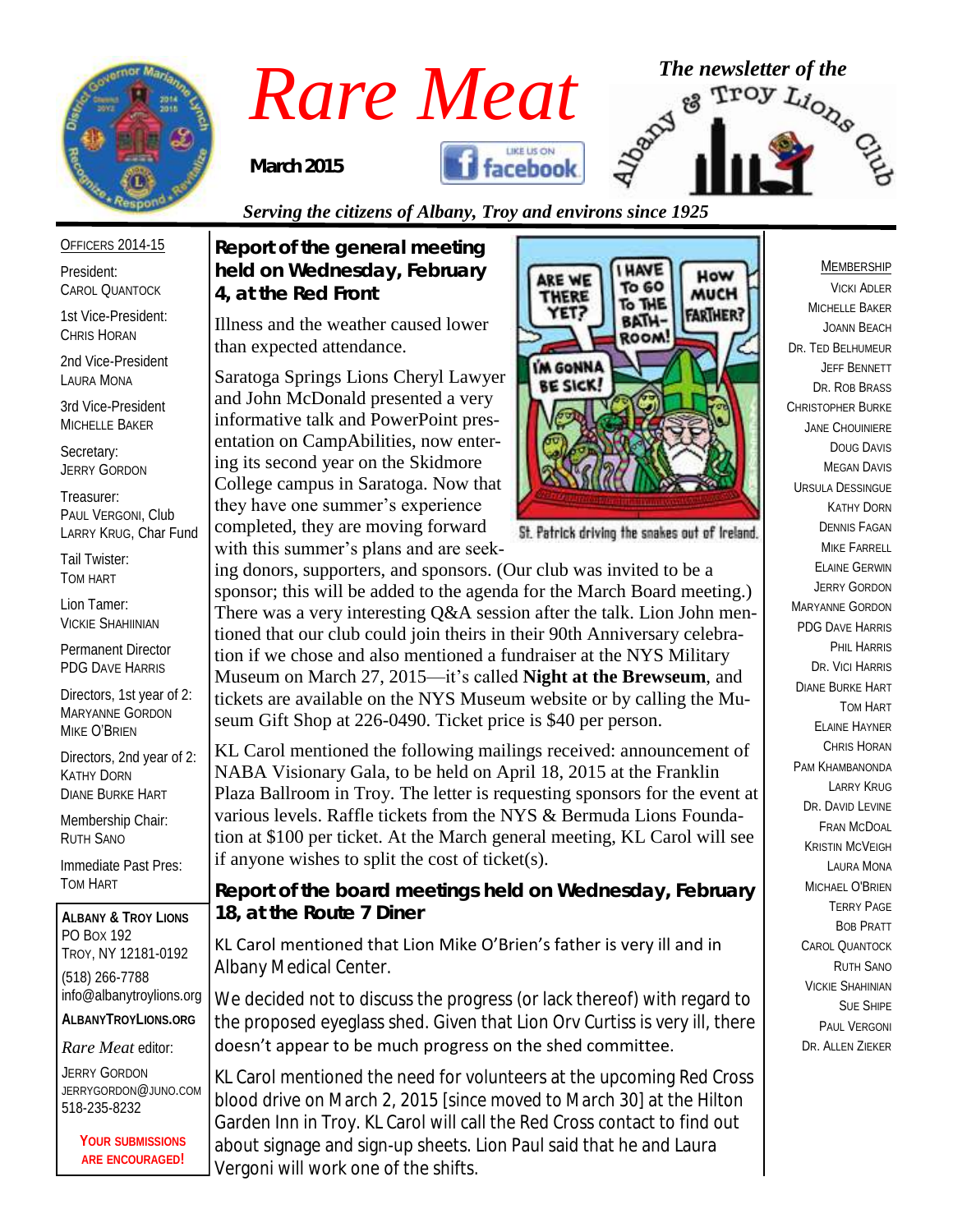Lion Laura did not have anything new to report about the 90<sup>th</sup> Anniversary celebration, but mention was made about joining Saratoga for theirs. In general, discussion centered around having our own separate celebration. Tabled until next Board meeting.

We voted to participate in the Albany JCC Health Fair on Sunday, April 26.

New business: we voted to accept Elaine Gerwin's application. Elaine is the person we've been working with on the several projects we've done with CEO, and I'm sure we'll be doing more with them in the future.

KL Carol will contact PPs Tom and Diane Hart and ask if they will serve as nominating committee and present a slate of officers for 2015-16.

KL Carol mentioned receiving an inquiry about becoming a Lion from a woman by the name of Mary Ellen Frieberg, who is retired and looking for community service opportunities. KL Carol e-mailed the very-well written description of our club to her and we hope to see her at the March 4 general meeting.

Lion Ruth reported that she received a couple of eyeglass applications.

KL Carol sent an application for hearing aid assistance to a woman who lives in Cohoes on a request from Zone Chair Michele O'Hare, since Waterford didn't respond to the request. KL Carol also spoke to a woman who was interested in receiving an application, but during the phone conversation, it was determined that her income level was too high for aid. It appears that there was a misunderstanding of where to send the check for aid for C. Gibb; it was sent to Madison Hearing Center instead of LCIF. Details about correcting this situation are still being worked out, as KL Carol has been in contact with Madison Hearing personnel and the Hearing Chair from LCIF. Hopefully this will be cleared up very soon.

We received a check from Joseph and Kathleen LaMountain in the amount of \$50.00, but there is no indication that the donation is a result of the seal campaign. The check was written to the Charitable Fund so it was given to Larry Krug. [These are the parents of a girl for whom we recently supplied an eyeglass voucher; the donation was to show their appreciation.]

Lion Paul mentioned that he sent letters out to all the participating schools about our decision to discontinue the Klingaman Awards. Since the letters just went out last week, no responses have been received.

Thanks go to King Lion Carol for the minutes of both the general meeting anf the board meeting during Lion Jerry's absence.



#### **BRING A POTENTIAL MEMBER TO A MEETING**

#### *Our next meeting ...*

Our next meeting is **Wednesday, March 4**, at the Red Front. Our speaker will be Jill Buccierio of Landmark Health, an organization that provides home-based medical care.

We want to call the meeting to order at 6:00 pm, so please try to be there by 5:45. That will give you time to place your dinner order and enjoy a bit of camaraderie before we start**.**

#### *KidSight*

Kathryn always appreciates our help on NABA's KidSight vision screenings. She's had to take some time off recently to care for her mother, so we don't have a March schedule. We'll let you know if we get any further information.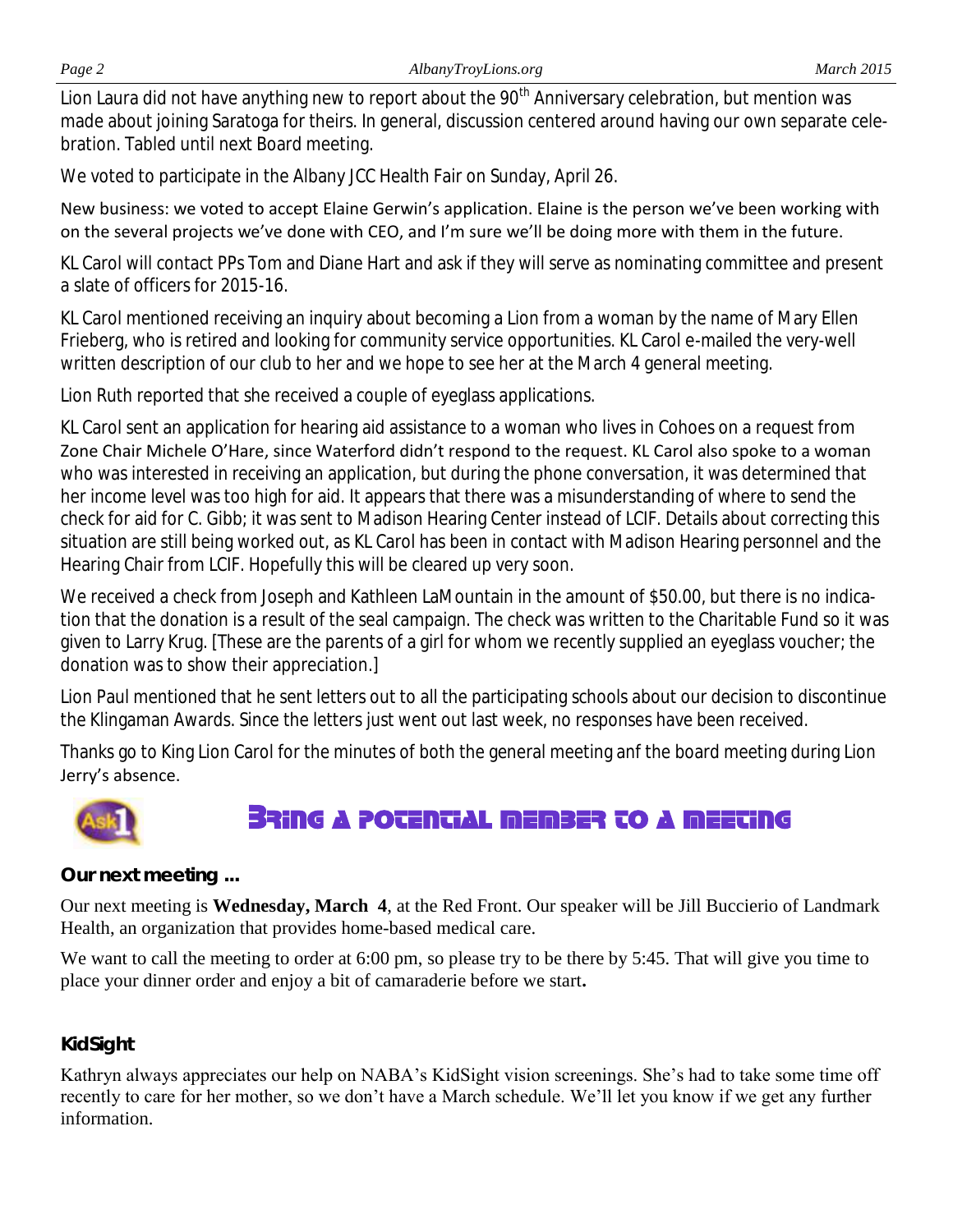

Our next **BLOOD DRIVE** will be **Monday, March 30, from 1-6 PM** at the **Hilton Garden Inn on Hoosick Street.** We need volunteers:

- To work at the registration desk and the canteen at the drive,
- And to donate blood.

If you can do either or both of these, please sign up with KL Carol at **cquantoc@nycap.rr.com** or **664-3901**.

#### *Buying on line…*

If you're planning on making a purchase at amazon.com, do it from **SMILE.AMAZON.COM** instead. You can specify Lions Clubs International Foundation (LCIF) as your charity of choice, and they'll get 0.5% of what you spend.

#### *On a personal note …*

Lions Jerry and Maryanne visited the Lake Worth Lions Club during their recent trip south. They're in the picture with King Lion Don and Lion Nancy Vinniti. The speaker was the Florida sales manager for Welch-Allyn's Spot Vision Screener, a \$7000 camera for detecting vision problems. (It's very similar to, if not the same as, the one that NABA uses.) They're thinking of getting one as a zone project, so Lions from the West Palm Beach, Palm Beach Spanish and Wellington clubs were also in attendance.



They meet at the Braille Club of Palm Beach County,

a social club for the blind and visually-impaired that's been around for 80 years. Their meetings feature a potluck dinner with a variety of home-made and store-bought contributions, most of which were quite tasty. Lions Maryanne & Jerry always have a good time visiting other Lions clubs; it's interesting to learn about club activities in other parts of the country, and we strongly suggest that you do this whenever you travel.

I am deeply saddened to report the passing of PDG Orv Curtiss of the Galway Lions Club. He died this morning (Feb 24) after a brief illness. PDG Orv was a dedicated Lion who served his club and the district for many years (he was DG in 1988-89). Lion Maryanne and I were honored to have him and Lion Judy as good friends.

#### *Happy Birthday!*

Happy **March** birthday to these A&T Lions:

13th - Tom Hart 16th - Ruth Sano 19th - Joann Beach



#### *Happy Anniversary!*

Happy Lions Anniversary to these **March** inductees:

Chris Burke - 8 years Dave Levine - 36 years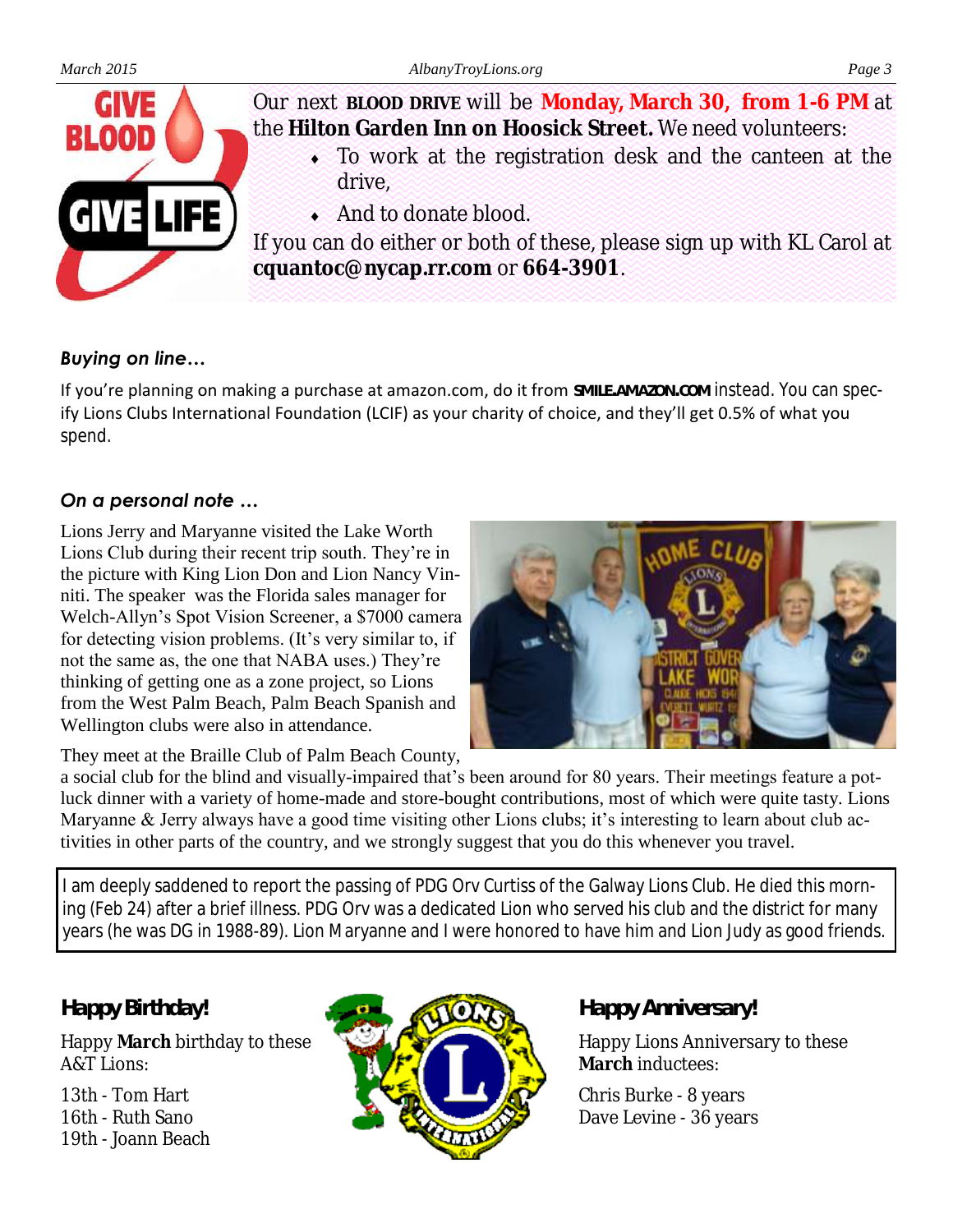| <b>March 2015</b> |  |  |  |  |  |  |  |
|-------------------|--|--|--|--|--|--|--|
|-------------------|--|--|--|--|--|--|--|

| <b>Sun</b> | Mon                 | <b>Tues</b> | Wed                                                         | Thu | Fri | Sat                                     |
|------------|---------------------|-------------|-------------------------------------------------------------|-----|-----|-----------------------------------------|
|            | 2                   | 3           | 4<br>5:45pm:                                                | 5   | 6   | 7                                       |
|            |                     |             | Meeting at Red                                              |     |     |                                         |
|            |                     |             | Front; see p 2                                              |     |     |                                         |
| 8          | 9                   | 10          | 11                                                          | 12  | 13  | 14                                      |
|            |                     |             |                                                             |     |     |                                         |
| 15         | 16                  | 17          | 18<br>6pm: Board                                            | 19  | 20  | 21                                      |
|            |                     |             | meeting at Rte                                              |     |     |                                         |
|            |                     |             | 7 Diner.                                                    |     |     |                                         |
| 22         | 23                  | 24          | 25                                                          | 26  | 27  | 28                                      |
|            |                     |             |                                                             |     |     | <b>District Cabinet</b><br>Meeling; see |
|            |                     |             |                                                             |     |     | page 5                                  |
| 29         | 30                  | 31          | <b>Waterford LC</b>                                         |     |     |                                         |
|            | <b>Blood drive:</b> |             | Meet & Greet:                                               |     |     |                                         |
|            | see page 3          |             | see below                                                   |     |     |                                         |
|            |                     |             | For other events around the district, visit 20Y21 ions org. |     |     |                                         |

**For other events around the district, visit 20Y2Lions.org**

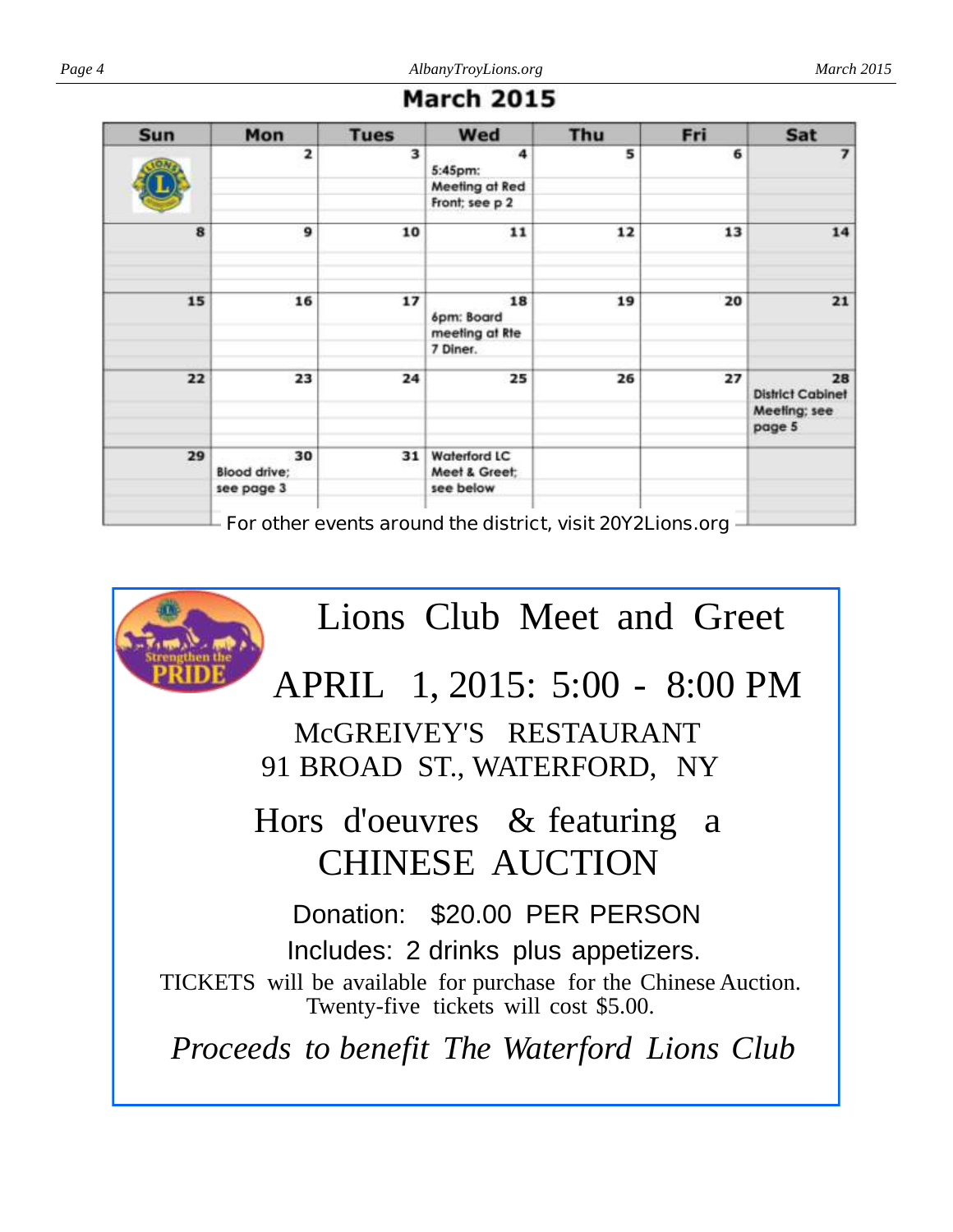# District 20Y2 1EETING



### Saturday, March 28, 2015 **Middle Grove Fire Department**

25 North Creek Road Middle Grove, NY 12850

**DIRECTIONS** For directions go to this link: http://tinyurl.com/opqj25h

#### 9:30 am Registration Meeting  $10:00 - 2:00 \text{ pm} \sim $15.00 \text{ per person}$

#### ~ Speaker: Lion/Lioness Phil Jessen

#### **LUNCHEON BUFFET**

Soups, Green Salad, Assorted Sandwiches, Dessert, etc. Coffee and pastries for morning coffee break at no charge. Gluten free is available.

> If you would like to attend the Cabinet Meeting without lunch, please email DG Marianne. marianne@sheldonmansion.com

| Send your reservation with check to:<br>Lion Mary Claire Noakes, 12 Towner Road, Lake Luzerne, NY 12846<br>All reservations and checks must be received by <b>MARCH 17, 2015</b> . Thank you.<br>Club<br>Name<br>Club<br>Name | Cost of Luncheon is \$15.00 per person<br>Checks payable to "District 20-Y2 Lions Clubs" |
|-------------------------------------------------------------------------------------------------------------------------------------------------------------------------------------------------------------------------------|------------------------------------------------------------------------------------------|
|                                                                                                                                                                                                                               |                                                                                          |
|                                                                                                                                                                                                                               |                                                                                          |
|                                                                                                                                                                                                                               |                                                                                          |